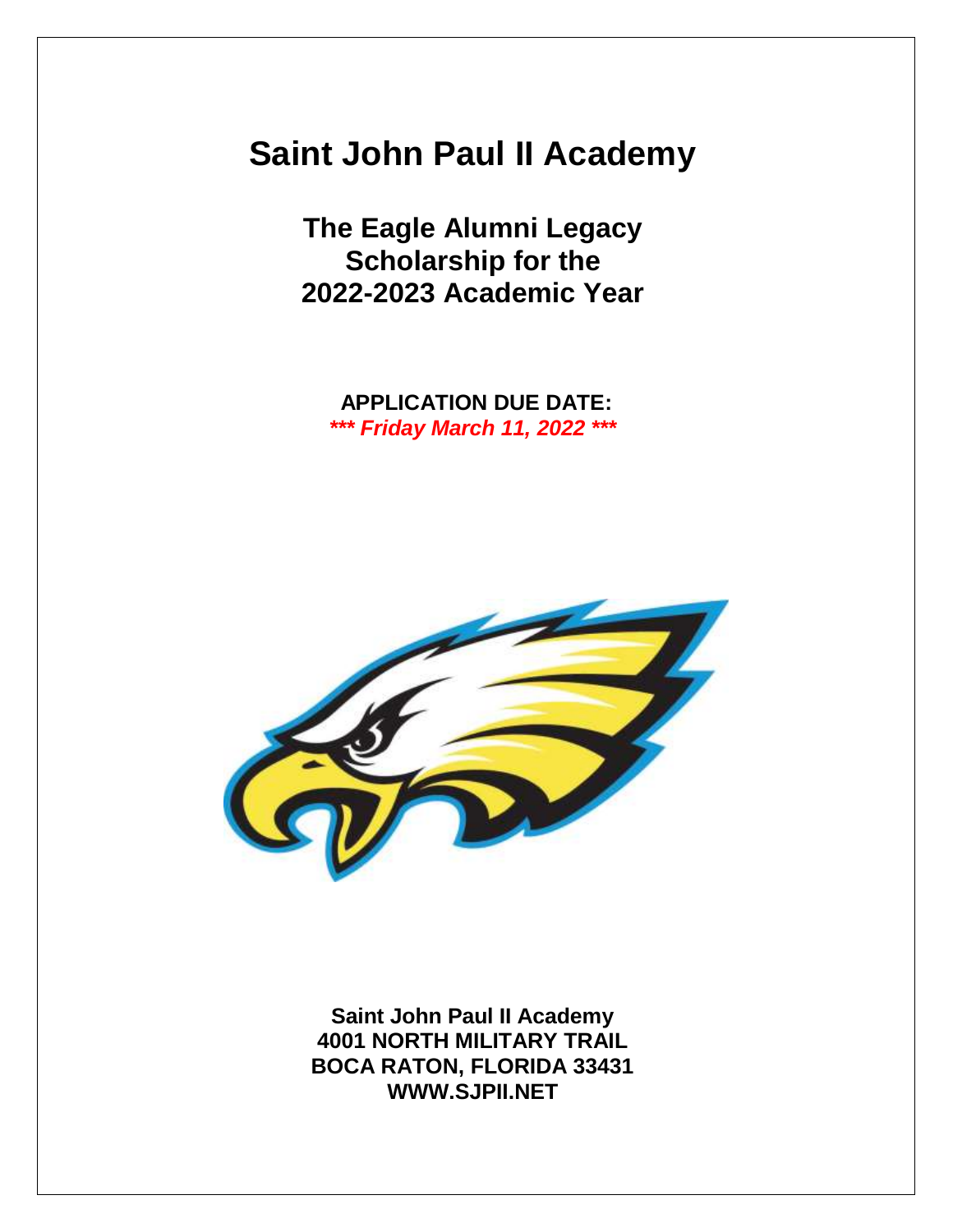## **The Eagle Alumni Legacy Scholarship**

The Eagle Alumni Legacy Scholarship was established when a group of alumni got together to ensure that children of a deceased alumnus, Gary Polanin '83 would be able to attend Saint John Paul II Academy. Gary was a great friend and very passionate about his alma mater.

We would like to see that alumni spirit continue to grow with our amazing children of alumni by awarding a legacy scholarship with the following criteria:

- Two \$1,500 scholarships are available to alumni children per academic year. One scholarship will be awarded to a rising Freshman, the other to a rising 10<sup>th</sup>-12th grader.
- The scholarships must be used toward tuition for the upcoming academic year.
- The alumna or alumnus parent of the scholarship recipients are required to give back ten volunteer hours for alumni activities. Applicants and scholarship recipients may reapply in subsequent years.

### **Eligibility for the Eagle Alumni Legacy Scholarship**

- **1.** Applicant's parent(s) must be a Saint John Paul II Academy alumni.
- **2.** Applicants must be enrolled students **registered by March 11, 2022** for the 2022-2023 Academic year. \*Rising Freshman must have registered by **February 24, 2022**.

\*\* Applicant's parent(s) or grandparent(s) participation in SJPII Academy alumni activities will be factored into the committee's decision.

\*\* Applicant's current financial aid and/or scholarships will also be factored into the decision.

### **Application Procedure**

Please complete all information requested on the SJPII Eagle Alumni Legacy Application Form. Each applicant must submit a signed essay with the application. The essay must be a printed Word document not exceeding one single-spaced page.

#### **Pick Only the essay Question for your class:**

**Class of 2026** - Why did you choose to attend Saint John Paul II Academy and what aspect of High School are you most excited about.

**Class of 2023, 2024 & 2025 –** Pick an SJPII activity (club, team, event or honor society) that you have participated in during the past 2 years and tell us about your involvement and how it has taught you about our Lasallian Core Principles of Concern for the Poor, Social Justice, or Respect for all Persons and how you will carry this forward in years to come.

**Return or Email application with essay by Friday, March 11, 2022 to:**

Saint John Paul II Academy - Office of Alumni Affairs 4001 N. Military Trail -Boca Raton, Florida 33431 *Application Form & Essay can be submitted digitally via email to: Lisa Olearczyk at lolearczyk@sjpii.net (561)314-2132*

*\*Scholarship Award will be announced/given out at our May 2022 SJPII Undergrad Award Ceremony*